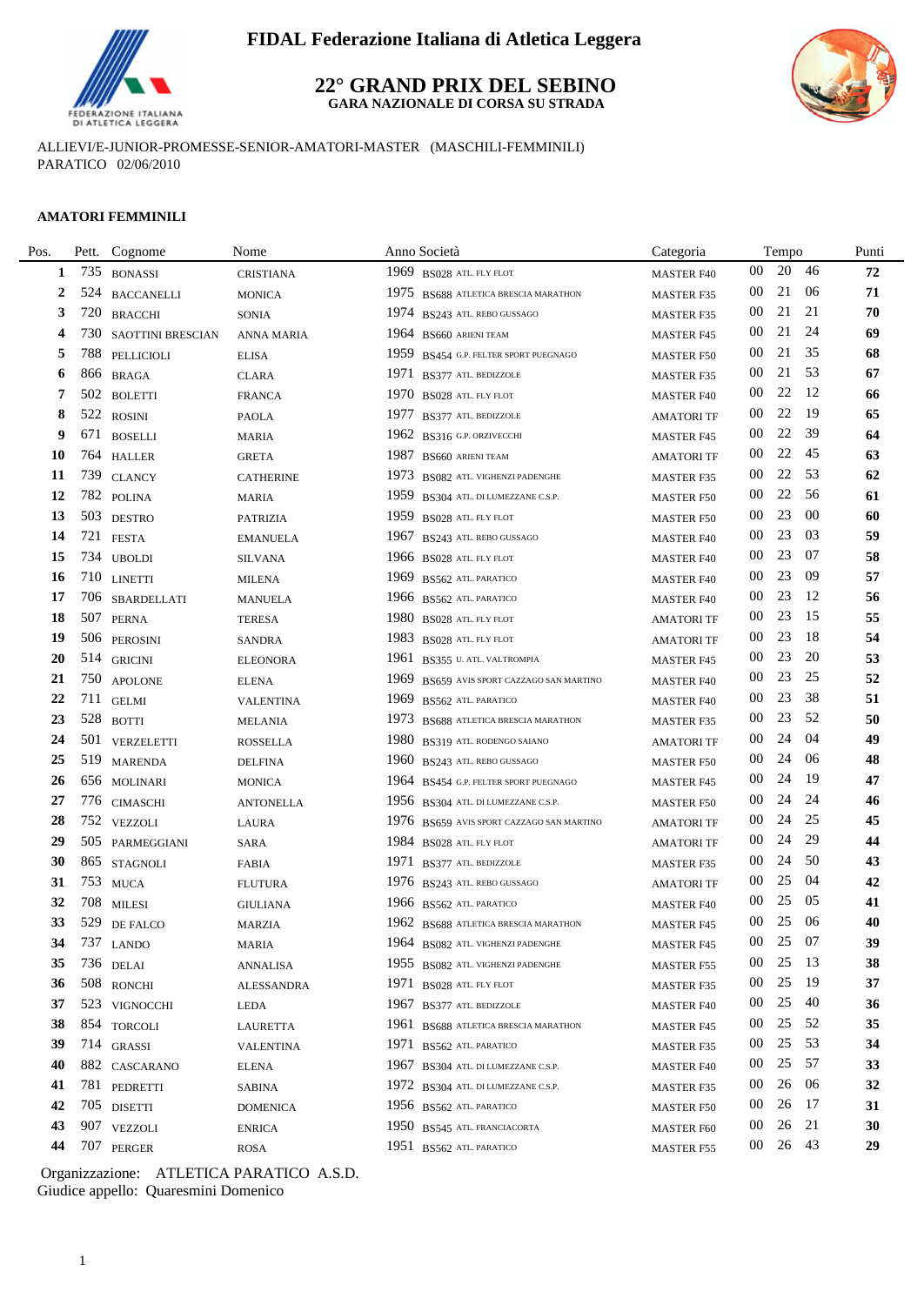

# **FIDAL Federazione Italiana di Atletica Leggera**

**22° GRAND PRIX DEL SEBINO GARA NAZIONALE DI CORSA SU STRADA**



ALLIEVI/E-JUNIOR-PROMESSE-SENIOR-AMATORI-MASTER (MASCHILI-FEMMINILI) PARATICO 02/06/2010

#### **AMATORI FEMMINILI**

| Pos. |     | Pett. Cognome     | Nome                    |      | Anno Società                         | Categoria         |                 | Tempo |          | Punti            |
|------|-----|-------------------|-------------------------|------|--------------------------------------|-------------------|-----------------|-------|----------|------------------|
| 45   |     | 504 MAZZA         | <b>GIULIANA</b>         |      | 1956 BS028 ATL. FLY FLOT             | <b>MASTER F50</b> | 00 <sup>1</sup> | 26    | 52       | 28               |
| 46   |     | 754 RIVETTI       | <b>SIMONA</b>           |      | 1972 BS243 ATL. REBO GUSSAGO         | <b>MASTER F35</b> | 00              | 26    | 56       | 27               |
| 47   |     | 775 BOTTARELLI    | <b>VALENTINA</b>        |      | 1948 BS304 ATL. DI LUMEZZANE C.S.P.  | <b>MASTER F60</b> | 00              | 26    | 59       | 26               |
| 48   |     | 712 COLOSIO       | <b>CHIARA SERENA</b>    |      | 1974 BS562 ATL. PARATICO             | <b>MASTER F35</b> | 00              | 27    | $\Omega$ | 25               |
| 49   |     | 716 ARU           | <b>ELISABETTA</b>       | 1977 | <b>BS562 ATL PARATICO</b>            | <b>AMATORI TF</b> | $00\,$          | 27    | 15       | 24               |
| 50   |     | 537 ANGOLI        | <b>DANIELA</b>          |      | 1978 BS562 ATL. PARATICO             | <b>AMATORI TF</b> | 00              | 27    | 18       | 23               |
| 51   |     | 779 LENZI         | <b>STEFANIA</b>         | 1981 | BS304 ATL. DI LUMEZZANE C.S.P.       | <b>AMATORI TF</b> | 00              | 27    | 26       | 22               |
| 52   | 789 | PRANDELLI         | <b>ADRIANA</b>          | 1961 | BS304 ATL. DI LUMEZZANE C.S.P.       | <b>MASTER F45</b> | 00              | 27    | 29       | 21               |
| 53   |     | 783 SPADA         | <b>ANGELA</b>           | 1977 | BS304 ATL. DI LUMEZZANE C.S.P.       | <b>AMATORI TF</b> | 00              | 27    | 32       | 20               |
| 54   |     | 757 FALAPPI       | <b>PAOLA</b>            | 1951 | <b>BS521 FREE-ZONE</b>               | <b>MASTER F55</b> | $00\,$          | 28    | 48       | 19               |
| 55   |     | 526 FIORETTI      | MARIASSUNTA             |      | 1963 BS688 ATLETICA BRESCIA MARATHON | <b>MASTER F45</b> | 00              | 28    | 49       | 18               |
| 56   |     | 533 BALDAZZI      | <b>OLIVIA</b>           | 1967 | BS688 ATLETICA BRESCIA MARATHON      | <b>MASTER F40</b> | $00\,$          | 28    | 50       | 17               |
| 57   |     | 709 LUMINA        | <b>FEDERICA</b>         |      | 1959 BS562 ATL. PARATICO             | <b>MASTER F50</b> | 00              | 29    | 06       | 16               |
| 58   |     | 774 ATTOLICO      | <b>FRANCA</b>           |      | 1953 BS304 ATL. DI LUMEZZANE C.S.P.  | <b>MASTER F55</b> | 00              | 29    | 17       | 15               |
| 59   |     | 525 GARBELLI      | <b>ANTONIA</b>          |      | 1962 BS688 ATLETICA BRESCIA MARATHON | <b>MASTER F45</b> | $00\,$          | 29    | 29       | 14               |
| 60   |     | 500 COSTA         | <b>CRISTINA</b>         |      | 1973 BS176 YOUNG RUNNING             | <b>MASTER F35</b> | $00\,$          | 30    | 12       | 13               |
| 61   |     | 704 DELBARBA      | <b>EUGENIA</b>          |      | 1946 BS562 ATL PARATICO              | <b>MASTER F60</b> | $00\,$          | 30    | 34       | 12               |
| 62   |     | 536 VALLI         | <b>STEFANIA</b>         |      | 1970 BS562 ATL PARATICO              | <b>MASTER F40</b> | $00\,$          | 30    | 42       | 11               |
| 63   |     | 780 MOLINARI      | <b>DONATELLA</b>        |      | 1964 BS304 ATL. DI LUMEZZANE C.S.P.  | <b>MASTER F45</b> | 00              | 30    | 55       | 10               |
| 64   |     | 715 FERRONI       | <b>BARBARA FRANCESC</b> |      | 1966 BS562 ATL PARATICO              | <b>MASTER F40</b> | $00\,$          | 31    | 13       | 9                |
| 65   | 777 | <b>CRICLEVICI</b> | <b>ERICA</b>            |      | 1962 BS304 ATL. DI LUMEZZANE C.S.P.  | <b>MASTER F45</b> | $00\,$          | 31    | .53      | 8                |
| 66   |     | 726 MORANDA       | <b>LAURA</b>            | 1957 | BS368 U.S. MALONNO                   | <b>MASTER F50</b> | $00\,$          | 32    | 50       | 7                |
| 67   |     | 751 BERGOMI       | <b>ANNALISA</b>         | 1984 | BS659 AVIS SPORT CAZZAGO SAN MARTINO | <b>AMATORI TF</b> | 00              | 33    | 34       | 6                |
| 68   |     | 538 ZANNI         | <b>VERONICA</b>         |      | 1981 BS299 EQUIPE RUNNING            | <b>AMATORI TF</b> | $00\,$          | 33    | 42       | 5                |
| 69   | 499 | <b>COLOMBI</b>    | <b>ROBERTA</b>          | 1969 | <b>BS299 EQUIPE RUNNING</b>          | <b>MASTER F40</b> | $00\,$          | 33    | 52       | 4                |
| 70   | 527 | SPARAPANI         | <b>ANTONIA</b>          |      | 1969 BS688 ATLETICA BRESCIA MARATHON | <b>MASTER F40</b> | $00\,$          | 36    | -11      | 3                |
| 71   |     | 778 FALAPPI       | <b>ANTONELLA</b>        |      | 1955 BS304 ATL. DI LUMEZZANE C.S.P.  | <b>MASTER F55</b> | 0 <sup>0</sup>  | 37    | 06       | $\boldsymbol{2}$ |
| 72   |     | 680 SANDONINI     | <b>MARIAROSA</b>        |      | 1948 BS028 ATL. FLY FLOT             | <b>MASTER F60</b> | $00\,$          | 37    | 52       | 1                |

Giudice appello: Quaresmini Domenico Organizzazione: ATLETICA PARATICO A.S.D.